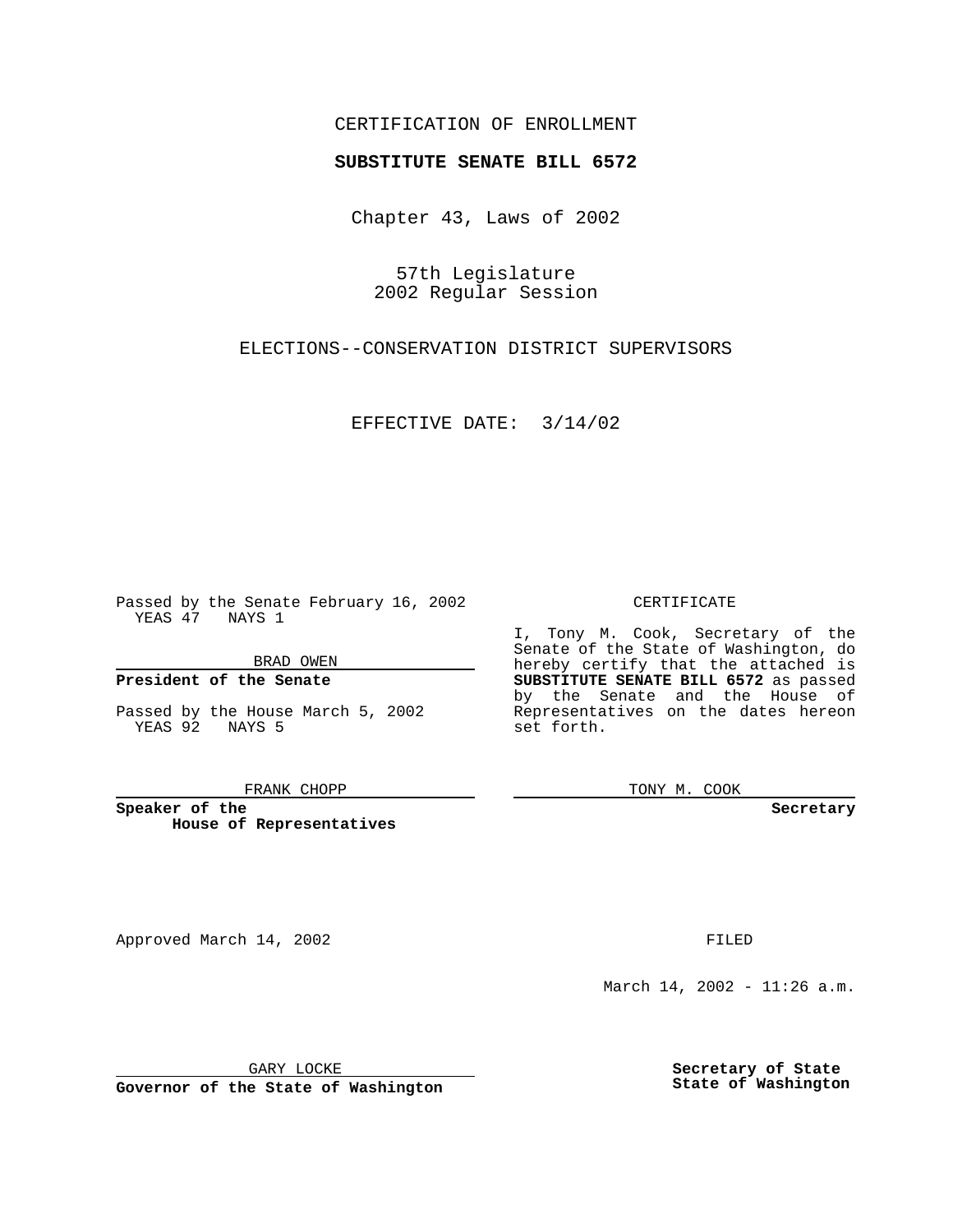## **SUBSTITUTE SENATE BILL 6572** \_\_\_\_\_\_\_\_\_\_\_\_\_\_\_\_\_\_\_\_\_\_\_\_\_\_\_\_\_\_\_\_\_\_\_\_\_\_\_\_\_\_\_\_\_\_\_

\_\_\_\_\_\_\_\_\_\_\_\_\_\_\_\_\_\_\_\_\_\_\_\_\_\_\_\_\_\_\_\_\_\_\_\_\_\_\_\_\_\_\_\_\_\_\_

Passed Legislature - 2002 Regular Session

### **State of Washington 57th Legislature 2002 Regular Session**

**By** Senate Committee on Agriculture & International Trade (originally sponsored by Senators Rasmussen, Morton, Carlson and Benton)

READ FIRST TIME 02/08/2002.

 AN ACT Relating to conservation district supervisors; amending RCW 29.13.020 and 89.08.190; adding a new section to chapter 42.17 RCW; creating new sections; providing an expiration date; and declaring an emergency.

BE IT ENACTED BY THE LEGISLATURE OF THE STATE OF WASHINGTON:

 NEW SECTION. **Sec. 1.** The legislature finds that there are conflicting interpretations as to the intent of the legislature in the enactment of chapter 305, Laws of 1999. The purpose of this act is to make statutory changes that further clarify this intent.

 It is the intent of the legislature that elections of conservation district supervisors continue to be conducted under procedures in the conservation district statutes, chapter 89.08 RCW, and that such elections not be conducted under the general election laws contained in Title 29 RCW. Further, it is the intent of the legislature that there be no change made with regard to applicability of the public disclosure act, chapter 42.17 RCW, to conservation district supervisors from those that existed before the enactment of chapter 305, Laws of 1999.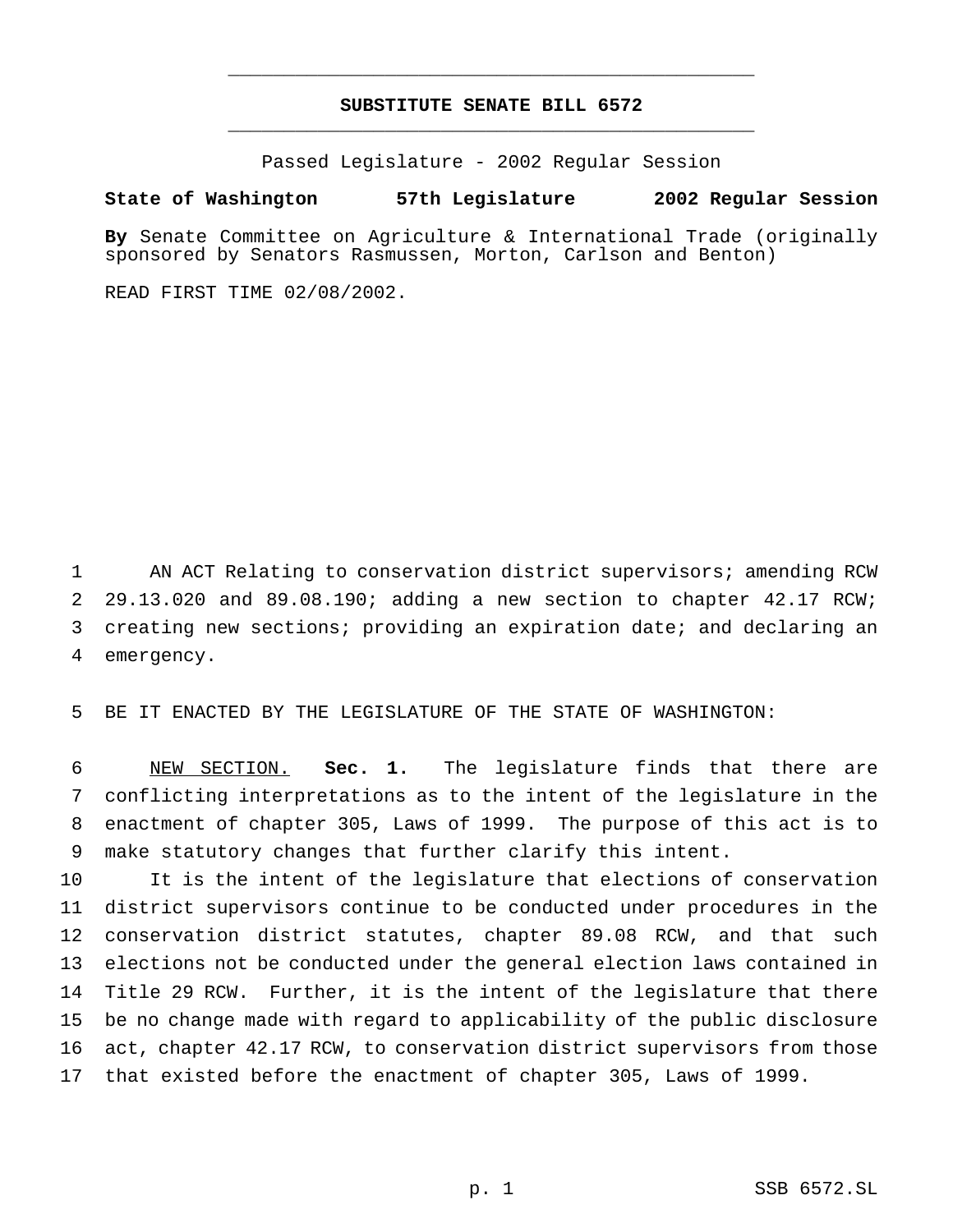**Sec. 2.** RCW 29.13.020 and 1994 c 142 s 2 are each amended to read as follows:

 (1) All city, town, and district general elections shall be held throughout the state of Washington on the first Tuesday following the first Monday in November in the odd-numbered years.

This section shall not apply to:

(a) Elections for the recall of any elective public officer;

 (b) Public utility districts, conservation districts, or district elections at which the ownership of property within those districts is a prerequisite to voting, all of which elections shall be held at the times prescribed in the laws specifically applicable thereto;

 (c) Consolidation proposals as provided for in RCW 28A.315.280 and nonhigh capital fund aid proposals as provided for in chapter 28A.540 RCW.

 (2) The county auditor, as ex officio supervisor of elections, upon request in the form of a resolution of the governing body of a city, town, or district, presented to the auditor at least forty-five days prior to the proposed election date, may, if the county auditor deems an emergency to exist, call a special election in such city, town, or district, and for the purpose of such special election he or she may combine, unite, or divide precincts. Except as provided in subsection (3) of this section, such a special election shall be held on one of the following dates as decided by the governing body:

(a) The first Tuesday after the first Monday in February;

(b) The second Tuesday in March;

(c) The fourth Tuesday in April;

27 (d) The third Tuesday in May;

 (e) The day of the primary election as specified by RCW 29.13.070; or

(f) The first Tuesday after the first Monday in November.

 (3) In a presidential election year, if a presidential preference primary is conducted in February, March, April, or May under chapter 29.19 RCW, the date on which a special election may be called under subsection (2) of this section during the month of that primary is the date of the presidential primary.

 (4) In addition to subsection (2)(a) through (f) of this section, a special election to validate an excess levy or bond issue may be called at any time to meet the needs resulting from fire, flood, earthquake, or other act of God, except that no special election may be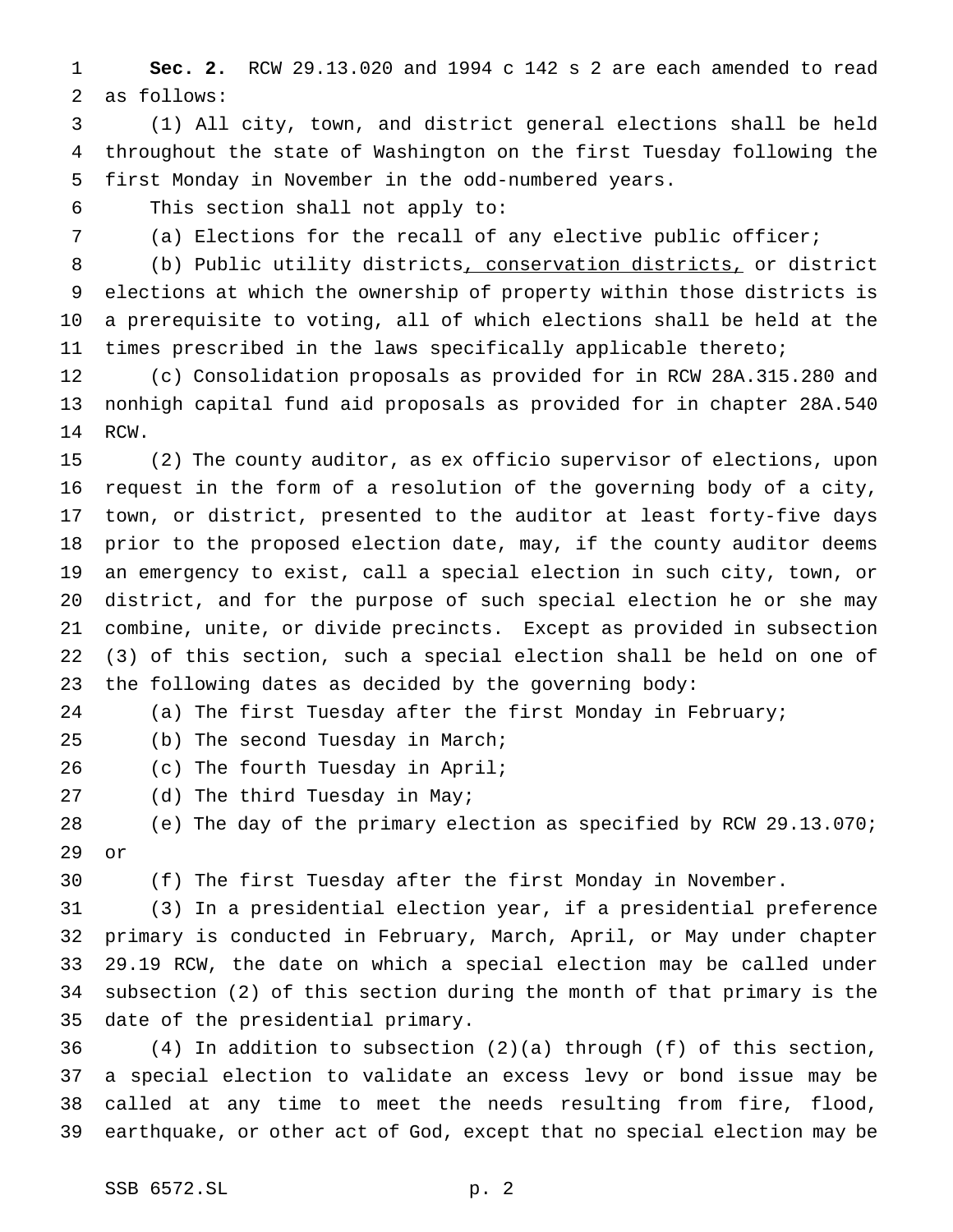held between the first day for candidates to file for public office and the last day to certify the returns of the general election other than as provided in subsection (2)(e) and (f) of this section. Such special election shall be conducted and notice thereof given in the manner provided by law.

 (5) This section shall supersede the provisions of any and all other statutes, whether general or special in nature, having different dates for such city, town, and district elections, the purpose of this section being to establish mandatory dates for holding elections.

 **Sec. 3.** RCW 89.08.190 and 1973 1st ex.s. c 184 s 20 are each amended to read as follows:

 Within thirty days after the issuance of the certificate of organization, unless the time is extended by the commission, petitions shall be filed with the commission to nominate candidates for the three elected supervisors. The petition shall be signed by not less than twenty-five district electors, and a district elector may sign petitions nominating more than one person.

 In the case of a new district, the commission shall give due notice to elect the three supervisors. All provisions pertaining to elections on the creation of a district shall govern this election so far as applicable. The names of all nominees shall appear on the ballot in alphabetical order, together with instructions to vote for three. The three candidates receiving the most votes shall be declared elected supervisors, the one receiving the most being elected for a three-year term, the next for two and the last for one year. An alternate method of dividing the district into three zones may be used when requested by the board of supervisors and approved by the commission. In such case, instructions will be to vote for one in each zone. The candidate receiving the most votes in a zone shall be declared elected.

 Each year after the creation of the first board of supervisors, the board shall by resolution and by giving due notice, set a date during the first quarter of each calendar year at which time it shall conduct 33 an election, except that for elections in 2002 only, the board shall 34 set the date during the second quarter of the calendar year at which 35 time it shall conduct an election. Names of candidates nominated by petition shall appear in alphabetical order on the ballots, together with an extra line wherein may be written in the name of any other candidate. The commission shall establish procedures for elections,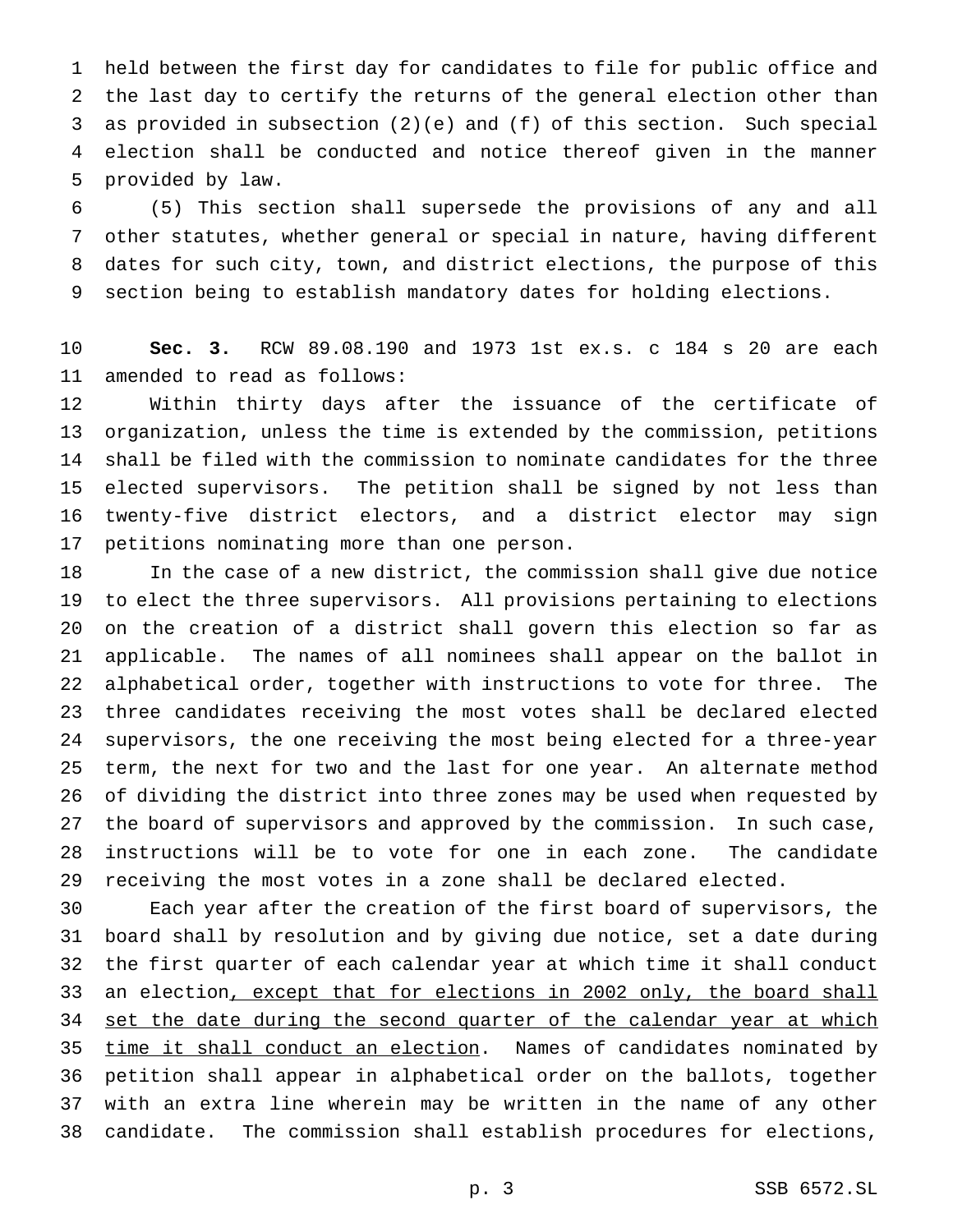canvass the returns and announce the official results thereof. Election results may be announced by polling officials at the close of the election subject to official canvass of ballots by the commission. Supervisors elected shall take office at the first board meeting following the election.

 NEW SECTION. **Sec. 4.** A new section is added to chapter 42.17 RCW to read as follows:

 Elections of conservation district supervisors held pursuant to chapter 89.08 RCW shall not be considered general or special elections for purposes of the campaign disclosure and personal financial affairs reporting requirements of this chapter. Elected conservation district supervisors are not considered elected officials for purposes of the annual personal financial affairs reporting requirement of this chapter.

 NEW SECTION. **Sec. 5.** (1) A work group on conservation district elections is created, comprised of seven members who are appointed as follows:

 (a) The chair who shall be a person with expertise and experience in local elections, to be named by the president of a statewide 20 organization of county auditors; and

 (b) Six members appointed by agreement of the president of the senate and the speaker of the house of representatives with the following qualifications:

 (i) Two persons who are landowners and are currently conservation district supervisors selected from a list nominated by a statewide association representing conservation district supervisors;

 (ii) Two persons who are landowners and are not currently conservation district supervisors, one whom is selected from a list nominated by a statewide dairy organization and the other whom is selected from a list nominated by a statewide agricultural organization;

 (iii) One person who is selected from a list nominated by a statewide environmental organization and is knowledgeable about conservation district operations; and

 (iv) One person representing county governments selected from a list nominated by the Washington association of counties.